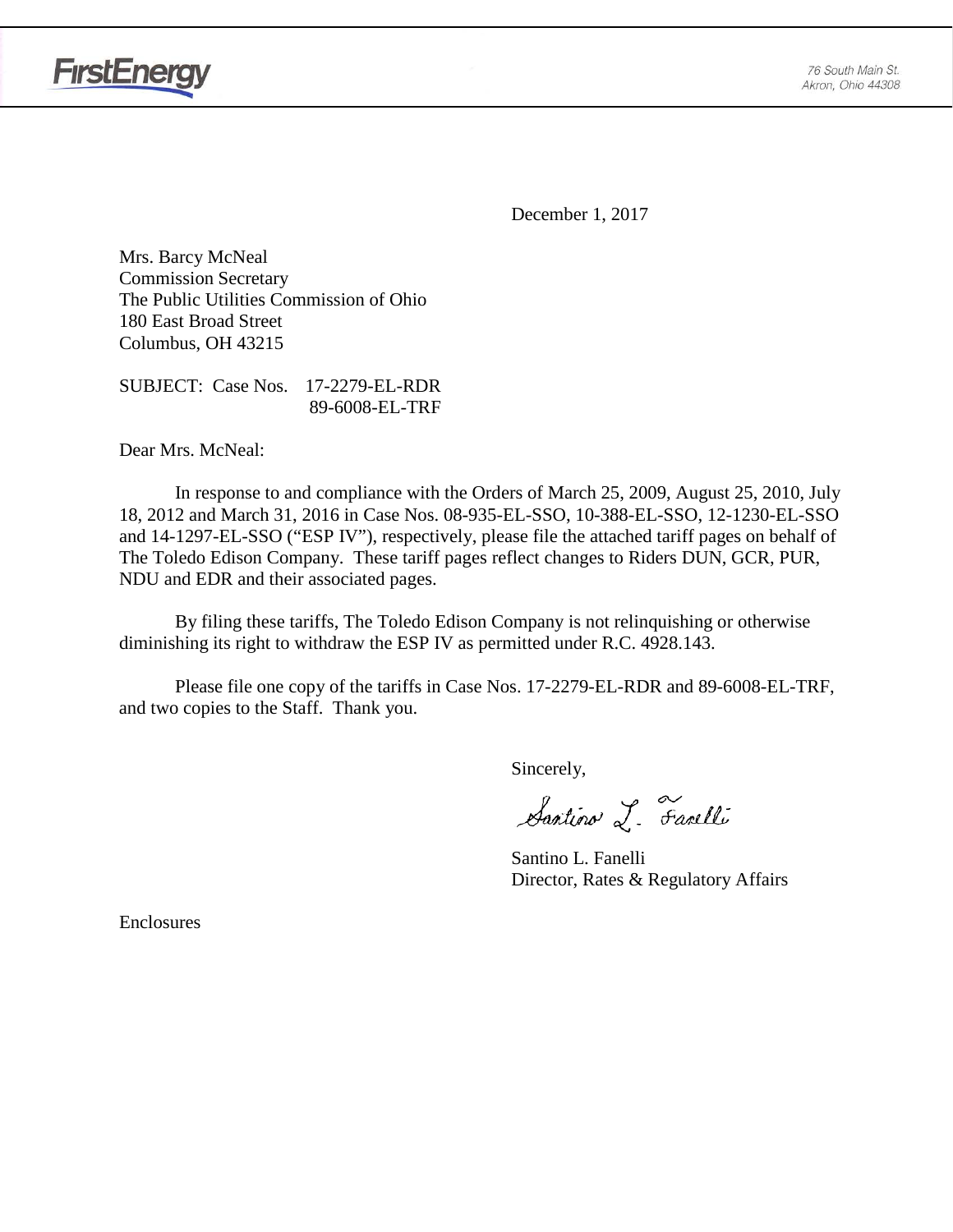## **TABLE OF CONTENTS**

The following rates, rules and regulations for electric service are applicable throughout the Company's service territory except as noted.

|                                                      | <b>Sheet</b> | <b>Effective</b><br><b>Date</b> |
|------------------------------------------------------|--------------|---------------------------------|
| <b>TABLE OF CONTENTS</b>                             | 1            | $01 - 01 - 18$                  |
| <b>DEFINITION OF TERRITORY</b>                       | 3            | 01-23-09                        |
| <b>ELECTRIC SERVICE REGULATIONS</b>                  | 4            | 06-01-16                        |
| <b>ELECTRIC SERVICE SCHEDULES</b>                    |              |                                 |
| Residential Service (Rate "RS")                      | 10           | $01 - 23 - 09$                  |
| General Service - Secondary (Rate "GS")              | 20           | $01 - 23 - 09$                  |
| General Service - Primary (Rate "GP")                | 21           | 01-23-09                        |
| General Service - Subtransmission (Rate "GSU")       | 22           | 01-23-09                        |
| General Service - Transmission (Rate "GT")           | 23           | 01-23-09                        |
| <b>Street Lighting Provisions</b>                    | 30           | 01-23-09                        |
| Street Lighting (Rate "STL")                         | 31           | 06-01-09                        |
| Traffic Lighting (Rate "TRF")                        | 32           | 01-23-09                        |
| Private Outdoor Lighting (Rate "POL")                | 33           | 06-01-09                        |
| Experimental Company Owned LED Lighting Program      | 34           | 06-01-16                        |
| <b>MISCELLANEOUS CHARGES</b>                         | 75           | 07-05-12                        |
| <b>OTHER SERVICE</b>                                 |              |                                 |
| <b>Partial Service</b>                               | 52           | $01 - 01 - 06$                  |
| Residential Renewable Energy Credit Purchase Program | 60           | 10-01-09                        |
| <b>Cogeneration and Small Power Producer</b>         | 70           | 08-03-17                        |
| <b>Interconnection Tariff</b>                        | 76           | 05-06-16                        |

Filed pursuant to Orders dated March 25, 2009, August 25, 2010, July 18, 2012, March 31, 2016 and December 21, 2016 in Case Nos. 10-388-EL-SSO, 12-1230-EL-SSO and 14-1297-EL-SSO, respectively and Case No. 17-2279-EL-RDR, before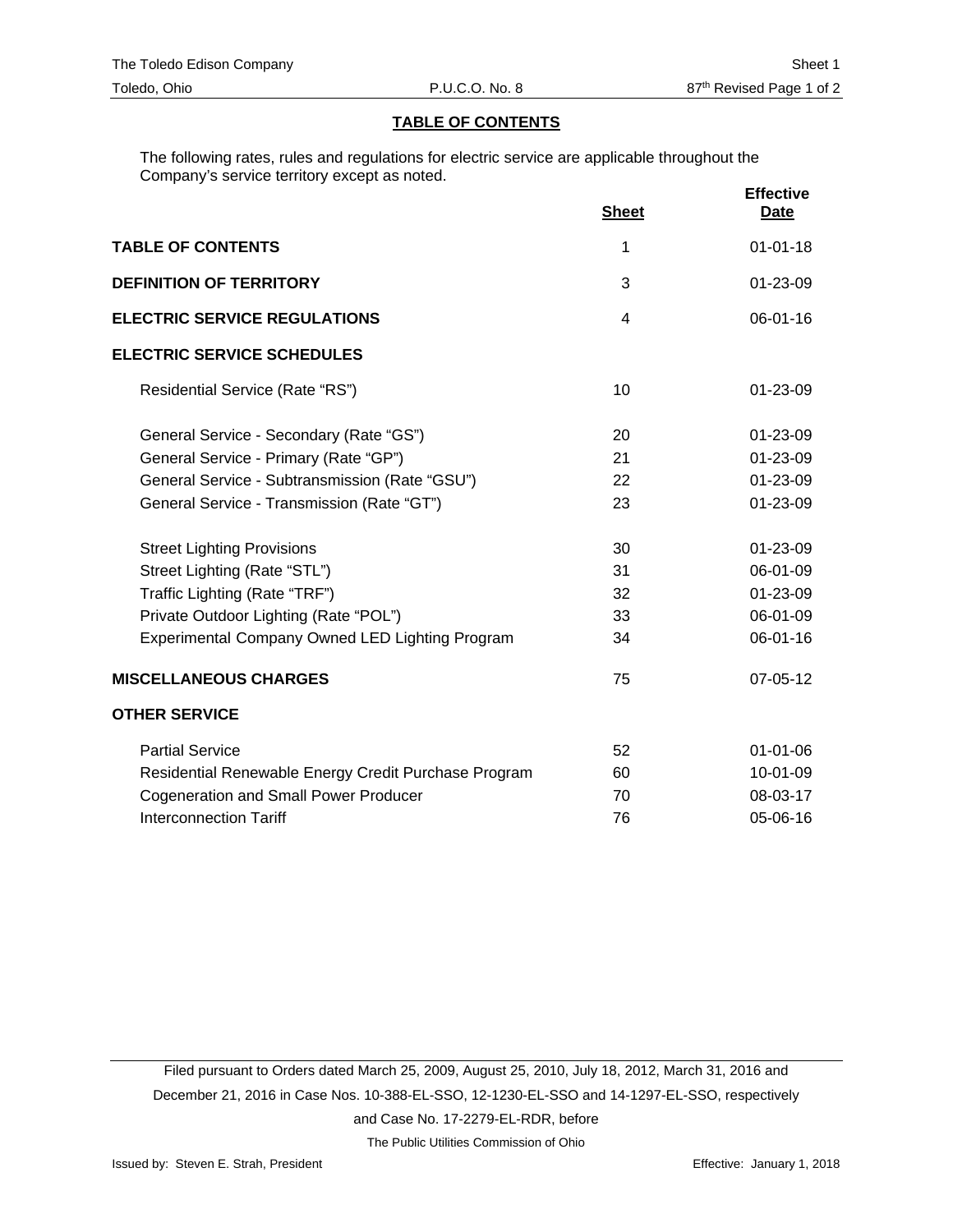## **TABLE OF CONTENTS**

|                                                        |              | <b>Effective</b> |
|--------------------------------------------------------|--------------|------------------|
| <b>RIDERS</b>                                          | <b>Sheet</b> | Date             |
| Summary                                                | 80           | $01 - 01 - 17$   |
| <b>Residential Distribution Credit</b>                 | 81           | $05 - 21 - 10$   |
| <b>Transmission and Ancillary Services</b>             | 83           | 09-10-10         |
| <b>Alternative Energy Resource</b>                     | 84           | $01 - 01 - 18$   |
| <b>School Distribution Credit</b>                      | 85           | 06-01-09         |
| <b>Business Distribution Credit</b>                    | 86           | 01-23-09         |
| <b>Hospital Net Energy Metering</b>                    | 87           | 10-27-09         |
| Economic Development (4a)                              | 88           | 01-23-09         |
| <b>Universal Service</b>                               | 90           | $01 - 01 - 18$   |
| State kWh Tax                                          | 92           | 01-23-09         |
| <b>Net Energy Metering</b>                             | 93           | 10-27-09         |
| Delta Revenue Recovery                                 | 96           | $01 - 01 - 18$   |
| Demand Side Management                                 | 97           | $01 - 01 - 16$   |
| Reasonable Arrangement                                 | 98           | 06-01-09         |
| <b>Distribution Uncollectible</b>                      | 99           | $01 - 01 - 18$   |
| Economic Load Response Program                         | 101          | 06-01-16         |
| <b>Generation Cost Reconciliation</b>                  | 103          | $01 - 01 - 18$   |
| Fuel                                                   | 105          | 12-14-09         |
| Advanced Metering Infrastructure / Modern Grid         | 106          | $01 - 01 - 18$   |
| Line Extension Cost Recovery                           | 107          | $01 - 01 - 15$   |
| <b>Delivery Service Improvement</b>                    | 108          | $01 - 01 - 12$   |
| <b>PIPP Uncollectible</b>                              | 109          | $01 - 01 - 18$   |
| Non-Distribution Uncollectible                         | 110          | $01 - 01 - 18$   |
| <b>Experimental Real Time Pricing</b>                  | 111          | 06-01-17         |
| <b>Experimental Critical Peak Pricing</b>              | 113          | 06-01-17         |
| <b>Generation Service</b>                              | 114          | 06-01-17         |
| Demand Side Management and Energy Efficiency           | 115          | $01 - 01 - 18$   |
| <b>Economic Development</b>                            | 116          | $01 - 01 - 18$   |
| <b>Deferred Generation Cost Recovery</b>               | 117          | 06-01-09         |
| Deferred Fuel Cost Recovery                            | 118          | 06-21-13         |
| Non-Market-Based Services                              | 119          | 03-01-17         |
| <b>Residential Deferred Distribution Cost Recovery</b> | 120          | $01 - 01 - 12$   |
| Non-Residential Deferred Distribution Cost Recovery    | 121          | $01 - 01 - 12$   |
| <b>Residential Electric Heating Recovery</b>           | 122          | $01 - 01 - 18$   |
| <b>Residential Generation Credit</b>                   | 123          | $10 - 31 - 17$   |
| <b>Delivery Capital Recovery</b>                       | 124          | 12-01-17         |
| Phase-In Recovery                                      | 125          | $01 - 01 - 18$   |
| <b>Government Directives Recovery</b>                  | 126          | 06-01-16         |
| Automated Meter Opt Out                                | 128          | $01 - 01 - 15$   |
| <b>Ohio Renewable Resources</b>                        | 129          | 06-01-16         |
| Commercial High Load Factor Experimental TOU           | 130          | 06-01-17         |
| <b>Distribution Modernization</b>                      | 132          | $01 - 01 - 18$   |

Filed pursuant to Orders dated March 25, 2009, August 25, 2010, July 18, 2012, March 31, 2016 and December 21, 2016 in Case Nos. 10-388-EL-SSO, 12-1230-EL-SSO and 14-1297-EL-SSO, respectively and Case No. 17-2279-EL-RDR, before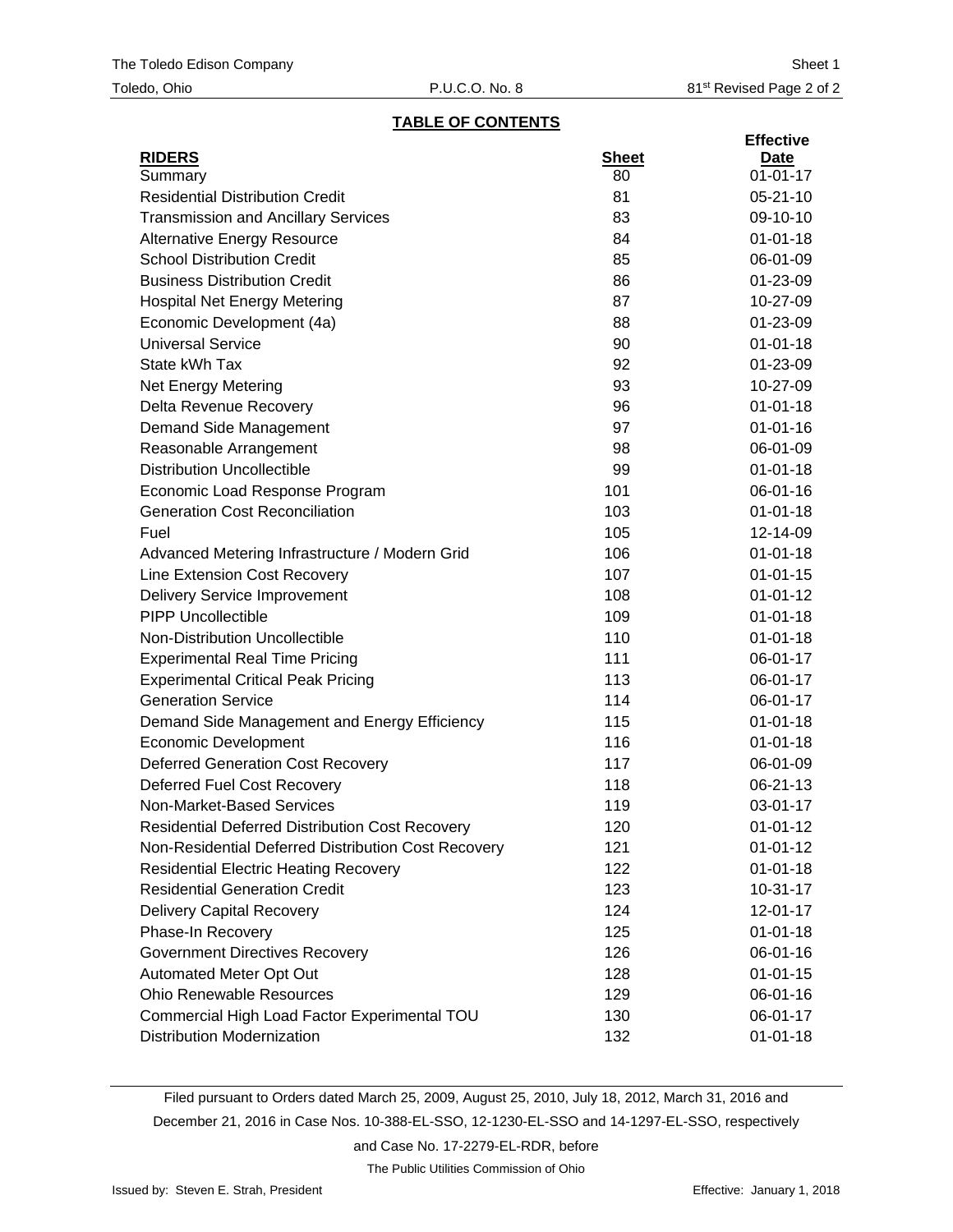# **RIDER DUN Distribution Uncollectible Rider**

## **APPLICABILITY:**

Applicable to any customer who receives electric service under the Company's rate schedules. The Distribution Uncollectible Rider (DUN) charge will apply, for all rate schedules, effective for service rendered beginning January 1, 2018, for all kWhs per kWh. This Rider is not avoidable for customers during the period the customer takes electric generation service from a certified supplier.

# **RATE:**

DUN charge  $0.0203\phi$ 

#### **RIDER UPDATES:**

The charges contained in this Rider shall be updated and reconciled on a quarterly basis. No later than December 1st, March 1st, June 1st and September 1st of each year, the Company shall file with the PUCO a request for approval of the rider charges which, unless otherwise ordered by the PUCO, shall become effective on a service rendered basis on January 1st, April 1st, July 1st and October 1st of each year.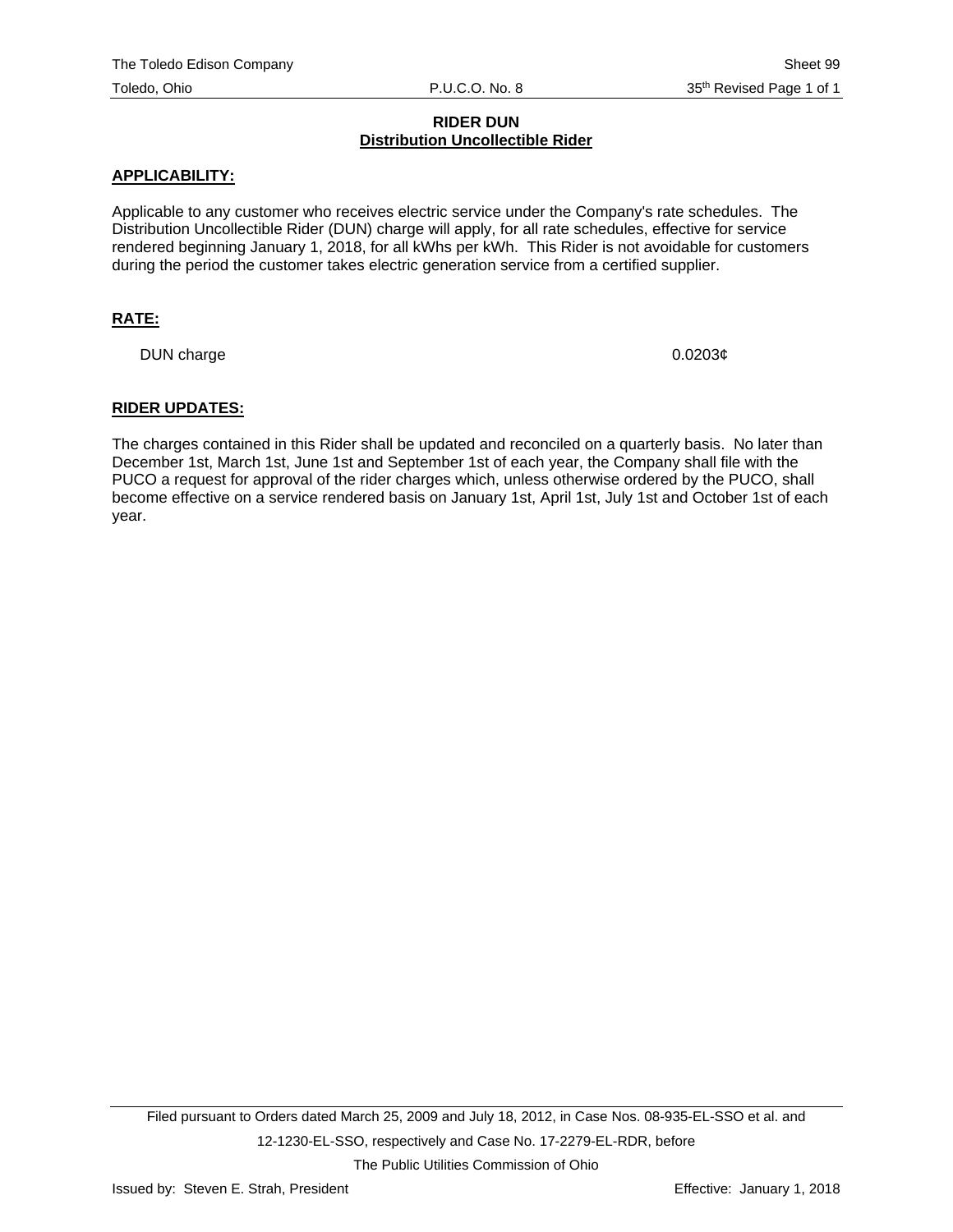# **RIDER GCR Generation Cost Reconciliation Rider**

# **APPLICABILITY:**

Applicable to any customer who receives electric service under the Company's rate schedules. The Generation Cost Reconciliation Rider (GCR) charge will apply, by rate schedule, effective for service rendered beginning January 1, 2018, for all kWhs per kWh.

| <b>RATE:</b> | GCR1    | GCR <sub>2</sub> |
|--------------|---------|------------------|
| <b>RS</b>    | 0.1215¢ | $0.0000$ ¢       |
| GS           | 0.1215c | $0.0000$ ¢       |
| GP           | 0.1173c | $0.0000$ ¢       |
| GSU          | 0.1140c | $0.0000$ ¢       |
| GT           | 0.1138c | $0.0000$ ¢       |
| <b>STL</b>   | 0.1215¢ | $0.0000$ ¢       |
| <b>TRF</b>   | 0.1215c | $0.0000$ ¢       |
| <b>POL</b>   | 0.1215c | $0.0000$ ¢       |
|              |         |                  |

The GCR charge shall be calculated as follows:

# GCR = {[GCR Deferral Balance] / S} x 1/(1 - CAT) x {(1 - LOSS<sub>AVG</sub>) / (1 - LOSS)}

Where:

- i. The calculation period is the three-month period ended two months prior to the effective dates of the updated rider (i.e. three months ended October 31, January 31, April 30, and July 31).
- ii. Each component of the formula includes the aggregated data for The Cleveland Electric Illuminating Company, Ohio Edison Company, and The Toledo Edison Company.
- iii. For any given billing period, only the non-zero GCR charge will be applied.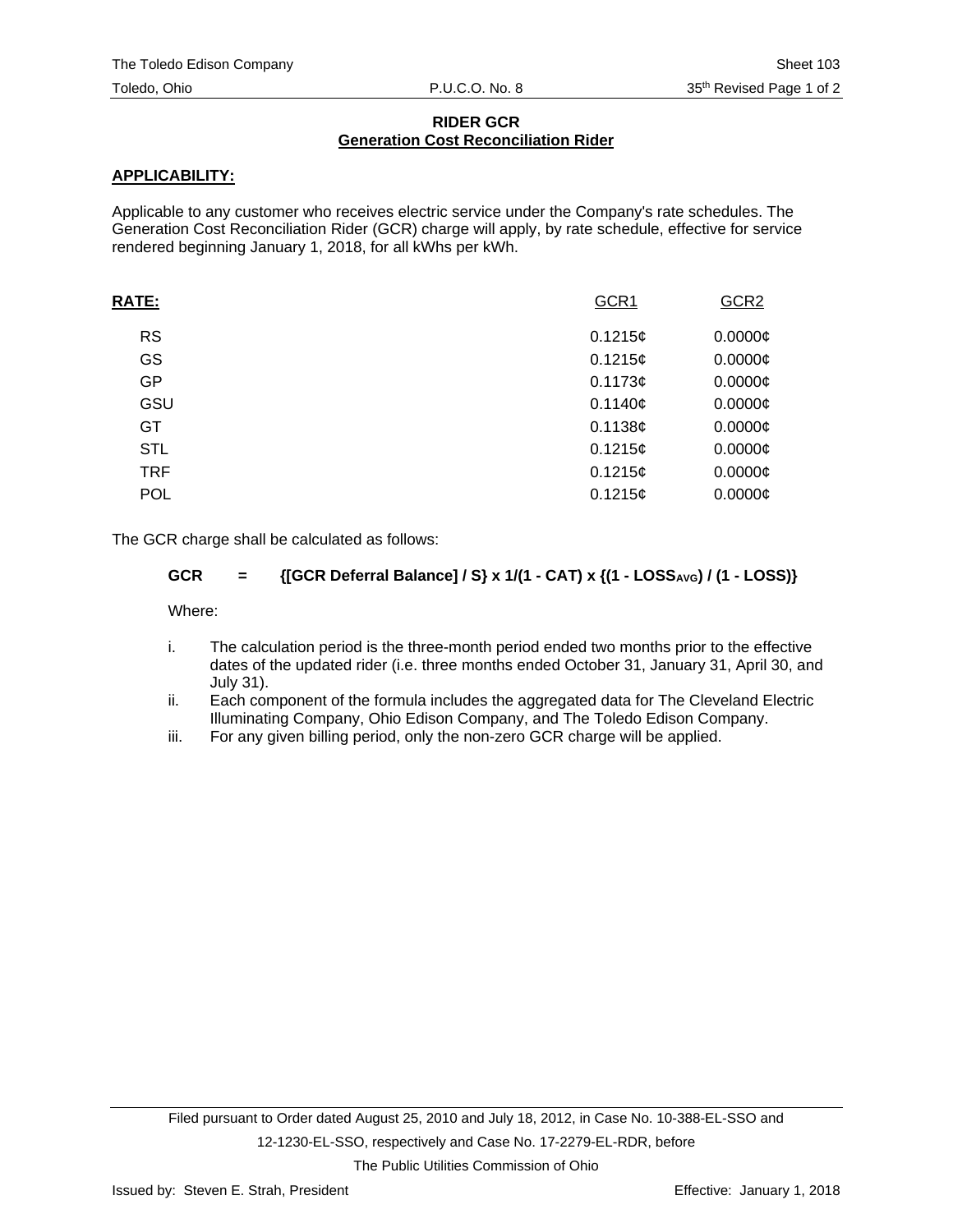## **RIDER PUR PIPP Uncollectible Rider**

# **APPLICABILITY:**

Applicable to any customer who receives electric service under the Company's rate schedules. The PIPP Uncollectible Rider (PUR) charge will apply, for all rate schedules, effective for service rendered beginning January 1, 2018, for all kWhs per kWh. This Rider is not avoidable for customers during the period the customer takes electric generation service from a certified supplier. This Rider recovers uncollectible expense associated with PIPP customers to the extent such expense is incurred by the Company and is not recovered elsewhere.

# **RATE:**

PUR charge  $0.0055¢$ 

# **RIDER UPDATES:**

The charges contained in this Rider shall be updated and reconciled on a quarterly basis. No later than December 1st, March 1st, June 1st and September 1st of each year, the Company shall file with the PUCO a request for approval of the rider charges which, unless otherwise ordered by the PUCO, shall become effective on a service rendered basis on January 1st, April 1st, July 1st and October 1st of each year.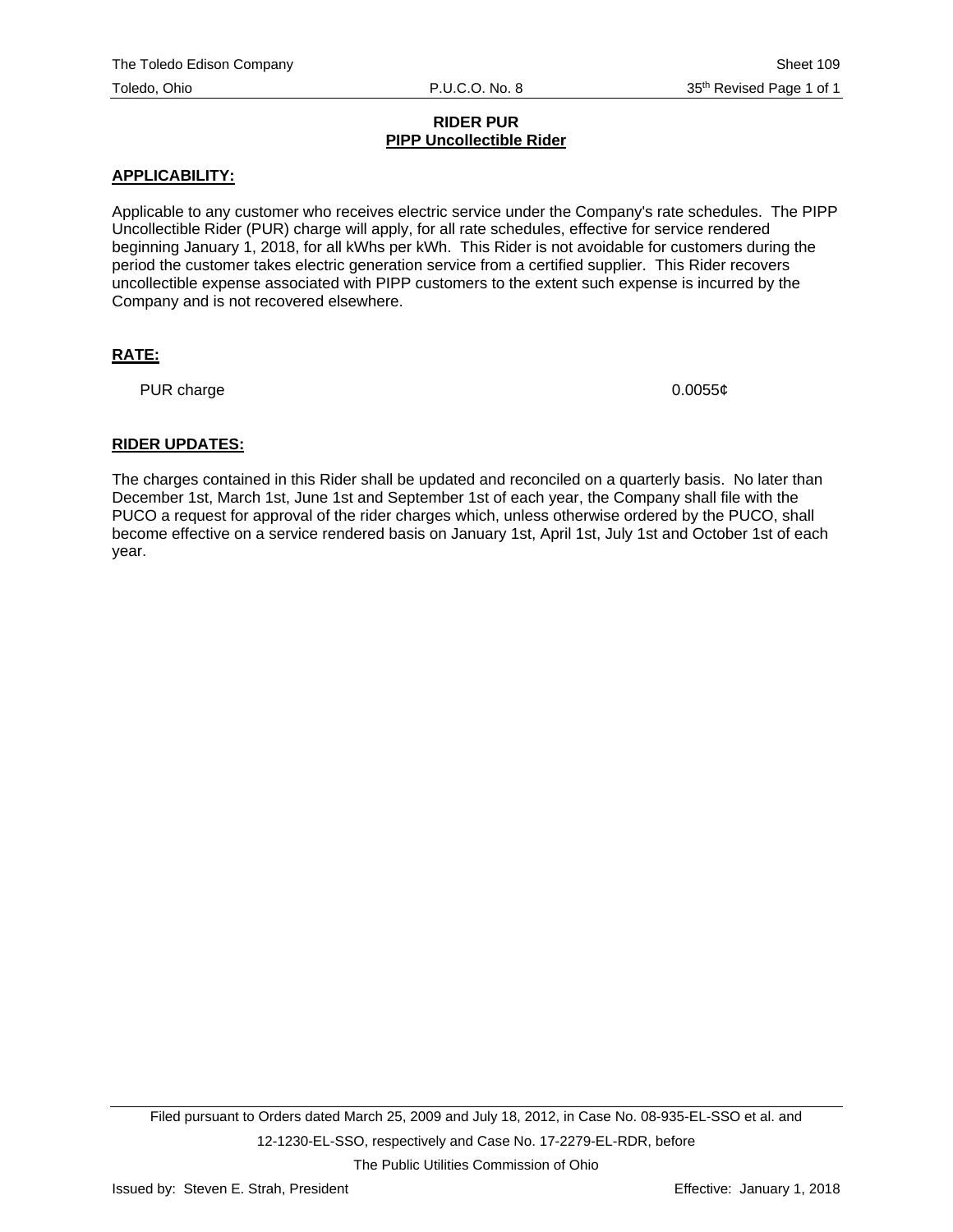## **RIDER NDU Non-Distribution Uncollectible Rider**

## **APPLICABILITY:**

Applicable to any customer who receives electric service under the Company's rate schedules. The Non-Distribution Uncollectible Rider (NDU) charge / (credit) will apply, for all rate schedules, effective for service rendered beginning January 1, 2018, for all kWhs per kWh. This Rider is not applied to customers during the period the customer takes electric generation service from a certified supplier.

# **RATE:**

NDU charge / (credit) 0.0483¢

## **RIDER UPDATES:**

The charges / credits contained in this Rider shall be updated and reconciled on a quarterly basis. No later than December 1st, March 1st, June 1st and September 1st of each year, the Company shall file with the PUCO a request for approval of the rider charges / credits which, unless otherwise ordered by the PUCO, shall become effective on a service rendered basis on January 1st, April 1st, July 1st and October 1st of each year.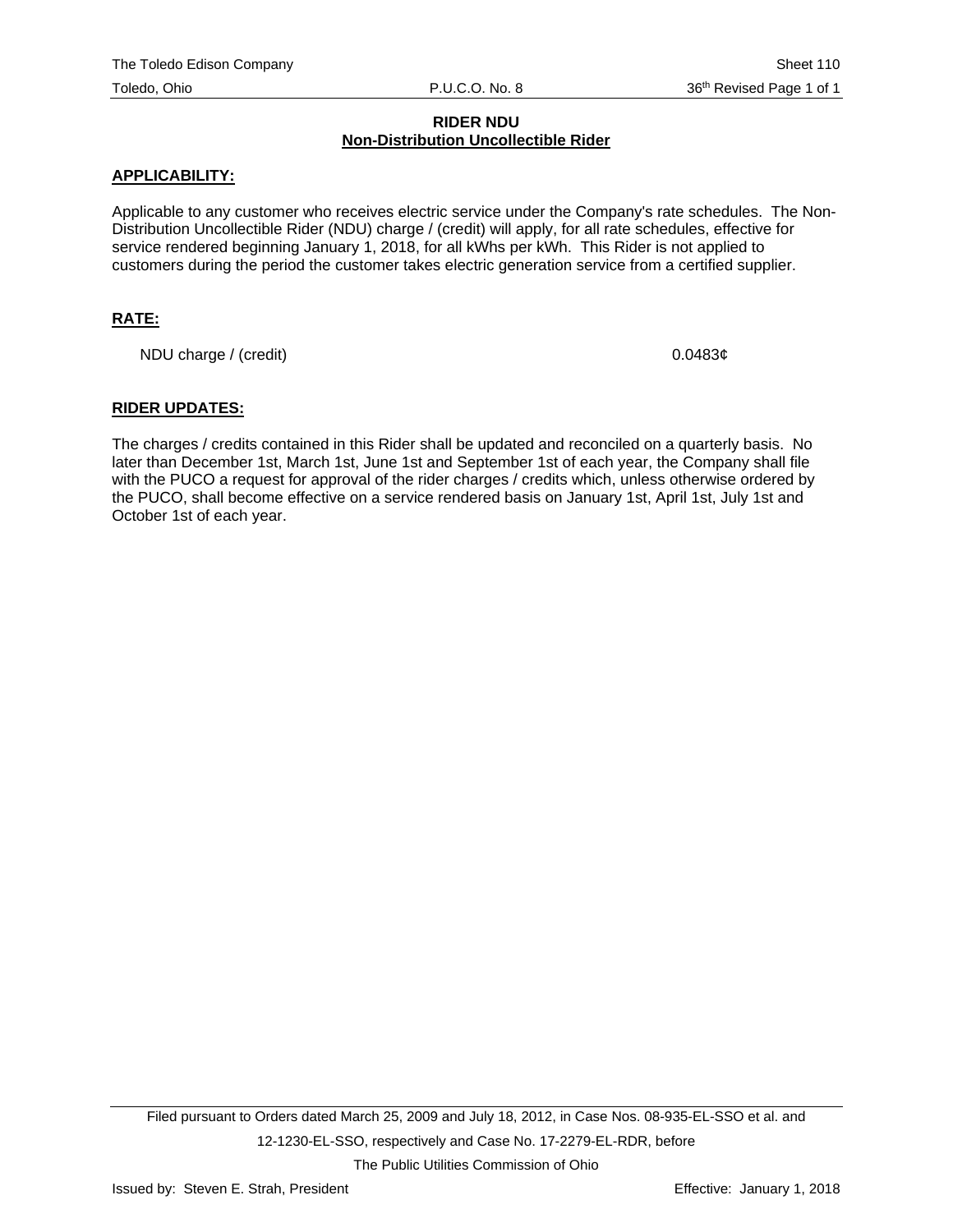# **RIDER EDR Economic Development Rider**

## **c. Non Residential Credit Provision**

## **APPLICABILITY:**

Applicable to any customer taking General Service - Transmission (GT), Street Lighting (STL), Traffic Lighting (TRF), and Private Outdoor Lighting (POL) service under the Company's rate schedules. This Non-Residential Credit Provision is not applied during the period a customer takes electric generation service from a certified supplier.

## **RATE:**

The following credits will apply, by rate schedule, effective for service rendered beginning January 1, 2018, for all kWhs, per kWh:

| GT         | $(0.0000)$ ¢ |
|------------|--------------|
| <b>STL</b> | $(0.0000)$ ¢ |
| TRF.       | $(0.0000)$ ¢ |
| <b>POL</b> | $(0.0000)$ ¢ |

#### **d. General Service - Transmission (Rate GT) Provision**

#### **APPLICABILITY:**

Applicable to any customer taking service under the Company's General Service – Transmission (Rate GT). This provision is not avoidable for customers who take electric generation service from a certified supplier.

# **RATE:**

The following charge will apply, effective for service rendered beginning June 1, 2017:

GT (per kVA of billing demand)  $$6.000$ 

The following credit will apply, effective for service rendered beginning January 1, 2018:

GT (all kWhs, per kWh)  $(1.3289)$ ¢

# **ADDITIONAL PROVISION:**

The charges provided for by Section (d) of this Rider shall be applied to the greater of (i) the measured monthly on-peak demand, or (ii) 25% of the measured monthly off-peak demand. Monthly on-peak demand is defined as the highest thirty (30) minute integrated kVA between the hours of 6:00 a.m. to 10:00 p.m. EST (equivalent to 7:00 a.m. to 11:00 p.m. EDT), Monday through Friday, excluding holidays. Holidays are defined as New Year's Day, Memorial Day, Independence Day, Labor Day, Thanksgiving Day, and Christmas Day. Monthly off-peak demand is defined as the highest thirty (30) minute integrated kVA for all other hours. This provision of Rider EDR is reconciled within this subpart (d) quarterly and is revenue neutral to the Companies.

Filed pursuant to Orders dated August 25, 2010 July 18, 2012, and March 31, 2016 in Case Nos. 10-388-EL-SSO, 12-1230-EL-SSO, and 14-1297-EL-SSO respectively and Case No. 17-2279-EL-RDR, before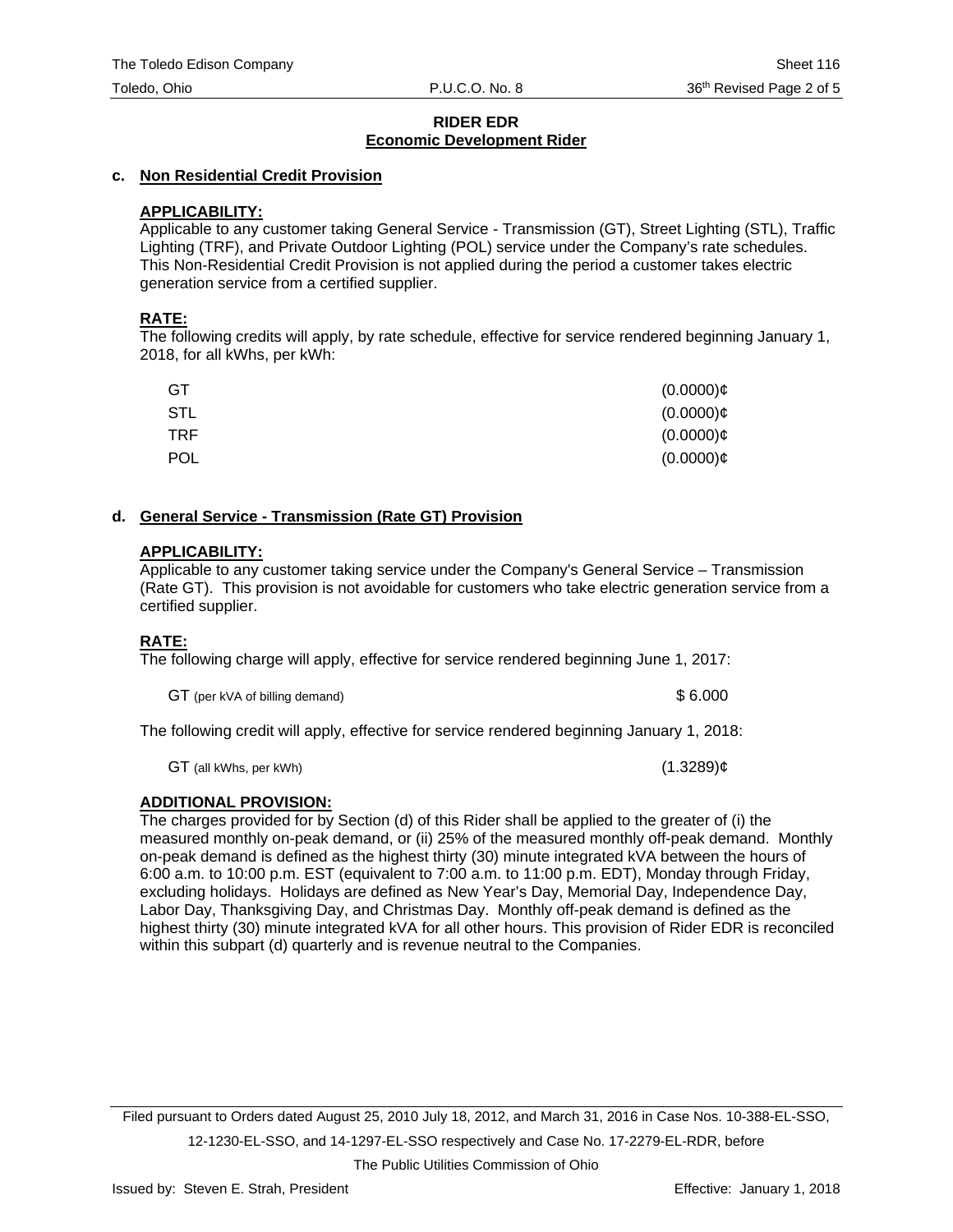## **RIDER EDR Economic Development Rider**

# **e. Standard Charge Provision**

## **APPLICABILITY:**

Applicable to any customer that takes electric service under the Company's rate schedules. This Standard Charge Provision is not avoidable for customers who take electric generation service from a certified supplier.

#### **PURPOSE:**

The charges provided for by Section (e) of this Rider recover the difference in revenues resulting from the application of rates in the otherwise applicable rate schedule, and the application of credits in sections (a), (b), and (c) of this Rider.

## **RATE:**

The following total charges will apply, by rate schedule for all kWhs per kWh:

|            | Provision 1   | Provision 2         | Total               |
|------------|---------------|---------------------|---------------------|
| <b>RS</b>  | 0.0000C       | $0.0252$ ¢          | $0.0252$ ¢          |
| GS         | 0.1173¢       | 0.0174 <sub>¢</sub> | 0.1347c             |
| GP.        | 0.5109c       | $0.0069\mathcal{C}$ | 0.5178c             |
| GSU        | 0.0000C       | 0.0027c             | $0.0027$ ¢          |
| GT.        | $0.0000 \phi$ | 0.0008¢             | 0.0008¢             |
| <b>STL</b> | $0.0000$ ¢    | $0.0654\mathcal{C}$ | 0.0654 <sub>¢</sub> |
| TRF        | $0.0000$ ¢    | $0.0136$ ¢          | $0.0136$ ¢          |
| <b>POL</b> | $0.0000$ ¢    | $0.0845$ ¢          | 0.0845c             |

#### **f. Provision expired**

Filed pursuant to Orders dated August 25, 2010, July 18, 2012, March 31, 2016 and December 21, 2016 in Case Nos. 10-388-EL-SSO, 12-1230-EL-SSO and 14-1297-EL-SSO, respectively and Case No. 17-2279-EL-RDR, before The Public Utilities Commission of Ohio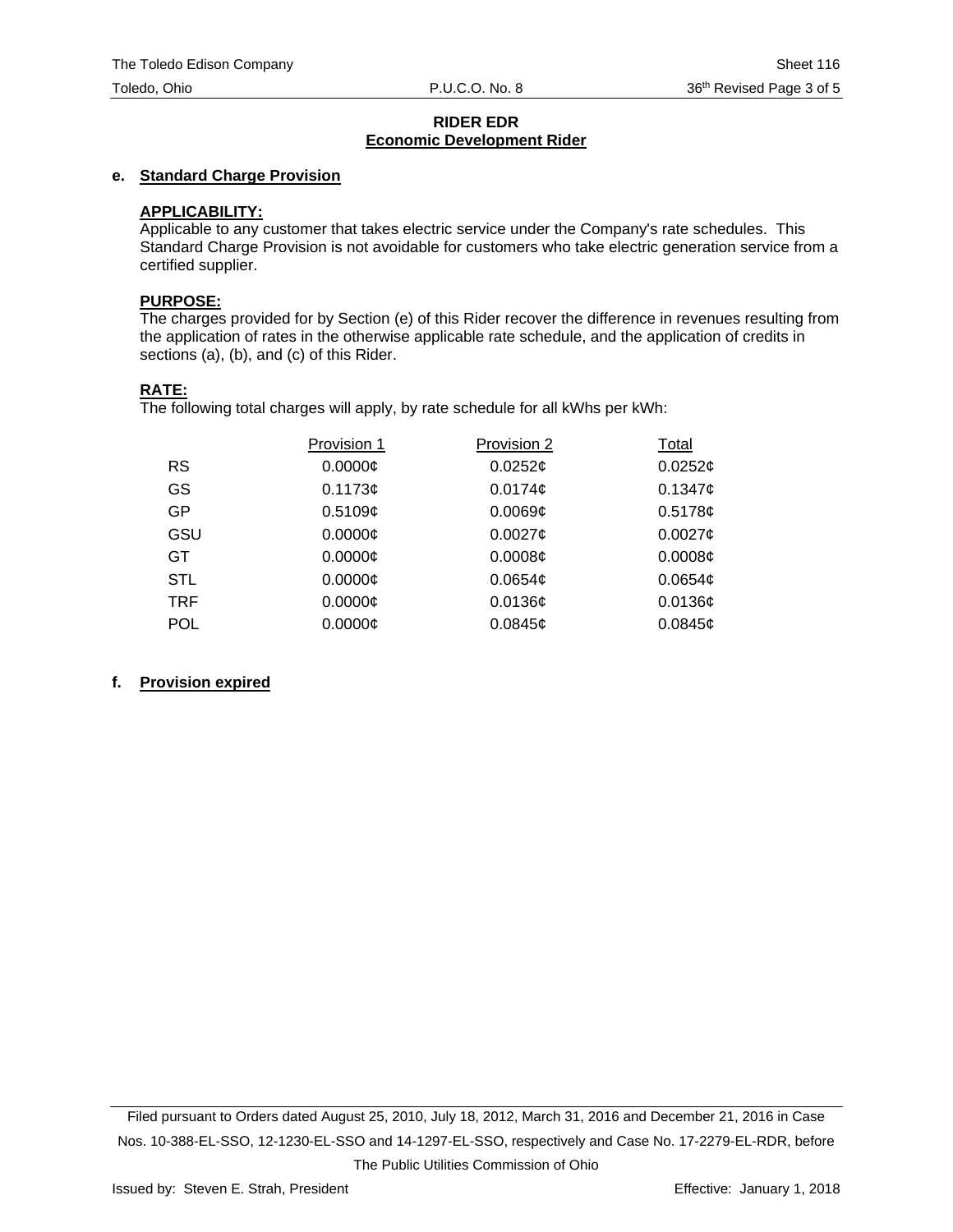#### **RIDER EDR Economic Development Rider**

#### **i. Automaker Charge Provision**

#### **APPLICABILITY:**

Applicable to any customer that takes electric service under the Company's rate schedules with the exception of General Service - Transmission (GT), Street Lighting (STL), Traffic Lighting (TRF), and Private Outdoor Lighting (POL). This Automaker Charge Provision is not avoidable for customers who take electric generation service from a certified supplier.

#### **PURPOSE:**

The charges provided for by Section (i) of this Rider recover costs associated with implementation of the Automaker Credit Provision.

#### **RATE:**

The following charge will apply effective for service rendered beginning January 1, 2018, for all kWhs per kWh:

Automaker Charge **1.2000** 2.00047¢

#### **RIDER UPDATES:**

The charges contained in this Rider shall be updated and reconciled on a quarterly basis. No later than December 1st, March 1st, June 1st and September 1st of each year, the Company will file with the PUCO a request for approval of the Rider charges which, unless otherwise ordered by the PUCO, shall become effective on a service rendered basis on January 1st, April 1st, July 1st and October 1st of each year. After May 31, 2024, all provisions of this Rider shall be used for reconciliation purposes only.